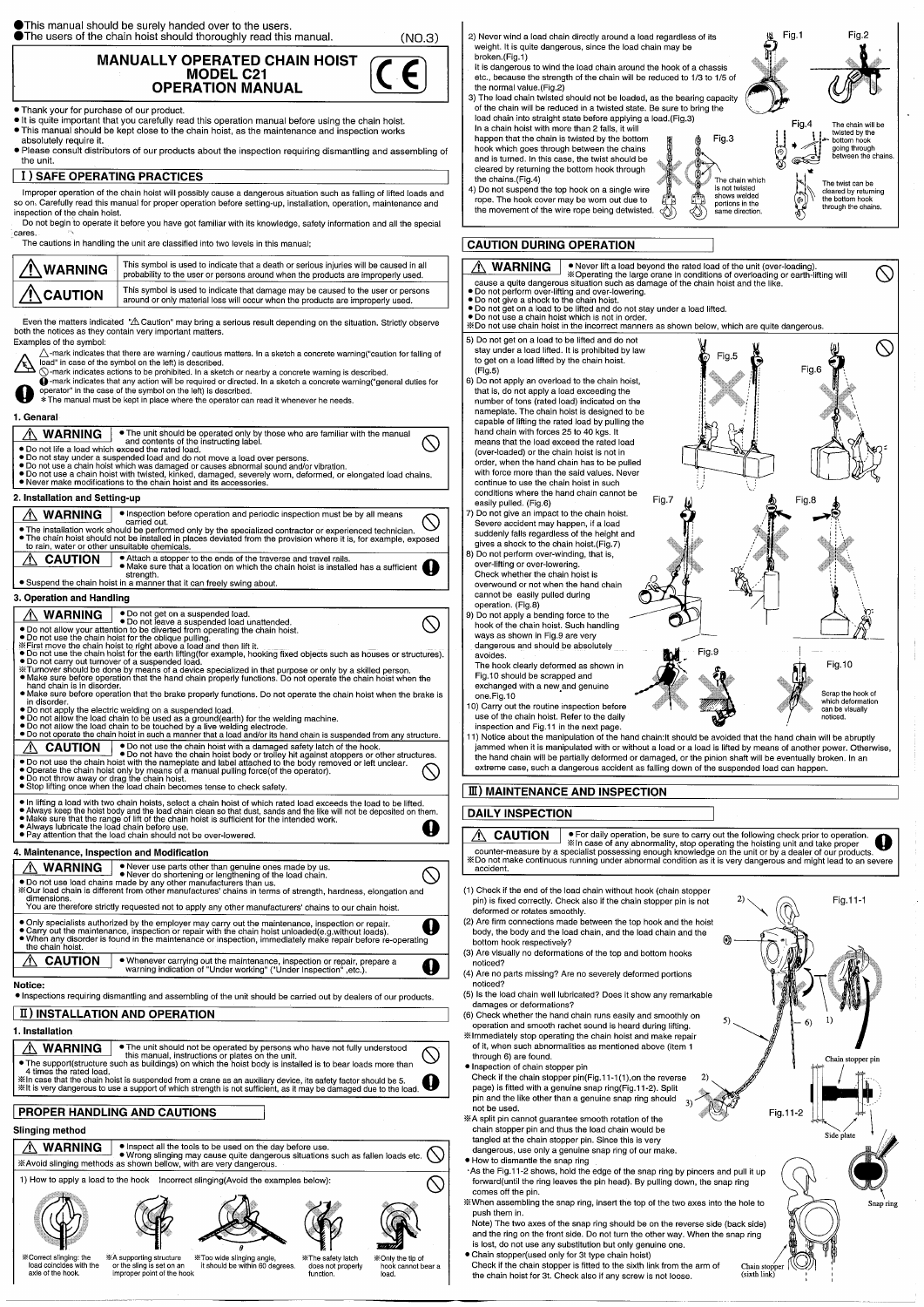#### PERIODIC INSPECTION

In case of troubles and/or any abnormality stop operating the hoisting unit and take proper counter-measures by a specialist possessing enought knowledge on the unit or by a dealer of our products. It may happen that the load chain and the hooks fall in a dangerous state even if they show no remarkable changes in their function. It is therefore indispensable to make a periodic measuring check based on "the Methods for Maintenance and Inspection" as stated below. The periodic inspection should be normally made once a month. Exchange damaged or deformed parts with new ones

#### **IV) THE METHODS FOR MAINTENANCE AND INSPECTION**

. Do not use parts and the chain hoist over the limit of use **WARNING**  $\frac{213}{212}$  **TEN INSURGENCES**<br>below in carrying out the daily and periodic voluntary inspections, they should be replaced for sure.

• It is very dangerous to use parts over the standard limit of use.<br>• When replacing load chains, be sure to use the load chain manufactured by us. Load chains manufactured by any others are not applicable.

Rated load-Number

of falls  $0.5t - 1$ 

 $1t-1$ 

 $1.5t - 1$ 

 $2t-1$ 

 $3t - 2$ 

 $5t-3$ 

#### 1. Checking the load chain and its lifetime

#### Table 1 Limitation of the deformed load chain for use

Link diameter-

P×5mm (new chain)

 $\phi$  4.3 - 60.5

 $\phi$  5.6 - 85.7

 $\phi$  6.5 - 95.7

 $\phi$  7.5 – 105.4

 $\phi$  6.5 - 95.7

 $\phi$  7.5 – 105.4

The load chain begins to be broken from even one piece of weak chain links and thus it is important to carefully inspect the whole chain.

For checking the elongation, measure the

inner length of 5 links with a vernier caliper as the above sketch shows. It is normally sufficient to check the links in a distance of approx every 50cm but check them by making the measuring distance shorter when the elongation of the chain is close to the limitation for use stated in Table 1 so that none of them will exceed the limitation for use. Exchange the load chain with a new one which is found by visual check to be clearly influenced by higher tenperatures or to be clearly deformed. Furthermore, do not weld a load chain to the original one by users themselves.

#### 2. Checking the hook and its lifetime

- . When the dimension shown by "A" in the sketch has exceeded the limitation as specified in Table 2, the hook should be replaced with a new genuine one. It is very dangerous to use such a deformed hook by making repair by heating and/or welding.
- · Disassenmble the chain stop bolt on the bottom hook and replace with a new one when it shows wear, bend or cracks.
- . Do not forget to set the split pin on re-assembling the stop bolt

Table 2 Limitation of deformed book for use

| Rated load(t)-Number of falls | $0.5t-1$ | $+$ $-$ | $.5t -$ | $2t - 1$ | $3t - 2$ | $5t - 3$ |
|-------------------------------|----------|---------|---------|----------|----------|----------|
| value A(mm) on new hook       | 30       | 34.8    | 35      | 43       | 43       | 58       |
| Limit value A' (mm)           | 31.5     | 36.5    | 36.8    | 45.2     | 45.2     | 60.9     |

#### V) CRITERIA FOR USING AND CHECKING CHAIN HOISTS (BASED ON JIS B 8802)

| <b>WARNING</b>                                                                                                                                                                                       | (1. Criteria for use)<br>The following shall be observed in using the chain hoist.                                                                                                                                                                                                                                                                                                                                                                                                                                                                                                                                                                                                                                                                         |
|------------------------------------------------------------------------------------------------------------------------------------------------------------------------------------------------------|------------------------------------------------------------------------------------------------------------------------------------------------------------------------------------------------------------------------------------------------------------------------------------------------------------------------------------------------------------------------------------------------------------------------------------------------------------------------------------------------------------------------------------------------------------------------------------------------------------------------------------------------------------------------------------------------------------------------------------------------------------|
| (8) Do not hang a load on the tip of the hook.<br>(11) Do not walk below a suspended load.<br>(12) Avoid to pull a load in oblique direction.<br>(13) Avoid an operation of so-called earth lifting. | (1) Make sure that the class of the chain hoist is fit for conditions of its use.<br>(2) The chain hoist should not be used to lift a load exceeding the rated load except for testing purpose.<br>(3) For our chain hoists, never use load chains made by any other manufacturers than us.<br>(4) Do not use the chain hoist of which range of lift is not sufficient.<br>(5) Do not use a bottom hook which is not equipped with a safety latch or of which latch has no safety effect.<br>(6) Do not use chain block on which chain stoppers are missing.<br>(7) Do not wind the load chain directly around a load.<br>(9) Do not quickly pull the hand chain on lifting and lowering operation.<br>(10) Do not perform over-lifting and over-lowering. |
| twisting and tangling are corrected.<br>atmosphere, etc., consult us before use.<br>US.                                                                                                              | (14) Before operation, check the load chain for twisting or tangling. The chain hoist can be used only after such<br>(15) When the chain hoist is used in special conditions such as lower or higher temperatures, or corrosive<br>(16) The chain hoist should not be modified by the users. If any modification is required, it should be done by<br>(17) Do not leave the chain hoist for many hours with a load suspended.                                                                                                                                                                                                                                                                                                                              |
| <b>CAUTION</b>                                                                                                                                                                                       | (1. Criteria for use)                                                                                                                                                                                                                                                                                                                                                                                                                                                                                                                                                                                                                                                                                                                                      |
| (18) Make a routine inspection before use.<br>force for the hand chain is required.                                                                                                                  | (19) Immediately stop operating the chain hoist when an abnormally big pulling<br>(20) Do not drop the chain hoist from a higher place.<br>(21) Apply a lubricant to the load chain before use.<br>(22) Use the chain hoist, applying lubricants to its gears, bearings and points which are liable to wear.<br>(23) The chain hoist should be applied with antirust to be kept for a long period.<br>(24) Consult us whenever special usage of the chain hoist is required.                                                                                                                                                                                                                                                                               |

#### 2. Criteria for check

- (1) Use the chain hoist by checking it daily(1) and periodically(2).
- (2) Refer to Table 1(3) which gives check items, check methods and check criteria to be used in the daily check. However, items other than those specified should be also checked, when the chain hoist is frequently used, or in special cases.
- (3) The periodic inspection should be made in accordance wit the table 1(3)

| . |                                    |                                                                           |                                                                                                                                                                                                                           |
|---|------------------------------------|---------------------------------------------------------------------------|---------------------------------------------------------------------------------------------------------------------------------------------------------------------------------------------------------------------------|
| C | Opening of hook                    | Check visually in daily                                                   | No deformation should be found when its dimensions are<br>check and by measurement   compared with standard dimensions (A list of major<br>in periodic check.   dimensions of hooks should be prepared before their use.) |
| С | Deformation                        | Visual                                                                    | Free from bend and distortion.                                                                                                                                                                                            |
| С | Deformation of shank               | Check visually in daily<br>check and by measurement<br>in periodic check. | There should be no big clearance between<br>hook fitting and shank.                                                                                                                                                       |
| ∩ | Wear and corrosion                 | Check visually in daily<br>check and by measurement<br>in periodic check. | Free from severe wear and corrosion.                                                                                                                                                                                      |
| С | Flaws and other<br>harmful defects | Visual(5)                                                                 | Free from cracks and other harmful defects.                                                                                                                                                                               |
| O | Latch                              | <b>Visual Function</b>                                                    | Free from severe wear or deformation and<br>operates properly.                                                                                                                                                            |

Note(<sup>5</sup>) In periodic check, the magnetic particle test prescribed in JIS G0565 or the liquid penetrant test in JIS Z2343 should be carried out when necessary

#### OAD CHAIN

unny

| O | С | Pitch elongation                   | Check visually in daily<br>check and by measurement<br>in periodic check. | Don't use load chains with pitch elongation of 2%<br>minimum (Prepare a list of standard dimensions<br>before use.) |
|---|---|------------------------------------|---------------------------------------------------------------------------|---------------------------------------------------------------------------------------------------------------------|
|   | € | Wear                               | Check visually in daily<br>check.                                         | l Don't use load chains which are worn in diameter<br>by 10% or more.                                               |
| ∩ | ◠ | Deformation                        | Visual                                                                    | Free from deformation.                                                                                              |
| ∩ | Ω | Flaws and other<br>harmful defects | Visual(5)                                                                 | Free from cracks and other harmful defects.                                                                         |
| O |   | Corrosion                          | Visual                                                                    | Free from serious rust.                                                                                             |
|   |   |                                    |                                                                           |                                                                                                                     |

#### **HAND CHAIN**

| ------- |  |  |  |  | Visual<br>≀ measurement i<br>വ<br>n۷ | Free from serious deformation and pitch elongation |
|---------|--|--|--|--|--------------------------------------|----------------------------------------------------|
|---------|--|--|--|--|--------------------------------------|----------------------------------------------------|

| BODY |    |                                |                                     |                                                                                                          |
|------|----|--------------------------------|-------------------------------------|----------------------------------------------------------------------------------------------------------|
|      |    | Frame                          | Visual                              | Free from deformation and severe corrosion.                                                              |
|      |    | Gear case                      | Visual                              | Free from severe deformation and corrosion.                                                              |
|      | () | Gears                          | them visually or by<br>measurement. | After dismantling check (1) Free from severe wear<br>(2) Free from breakage.                             |
|      |    | Load sheave and idle<br>sheave | them visually or by<br>measurement. | After dismantling check (1) Free from severe wear and deformation.<br>(2) Free from cracks and breakage. |
|      | ∩  | Hand chain wheel               | Visually or by<br>measurement       | (1) Free from severe wear and deformation<br>(2) Free from flaws and breakage.                           |
|      | Ω  | Bearings                       | Visually or by<br>measurement       | Free from harmful defects such as wear, cracks,<br>breakage, etc.                                        |
|      | O  | Chain stopper pin              | Check visually after<br>dismantling | Free from deformation and loose snap ring.                                                               |
|      |    |                                | Function(rotation)                  | Smooth rotation over 270° degrees.                                                                       |

#### **BOLTS AND NUTS**

| Bolts, nuts, revets,<br>split pins, snap rings, etc.<br>at all the components |
|-------------------------------------------------------------------------------|

#### **BRAKE**

|               | Wear of brake linings        | By measurement                | Free from severe wear (based on the maker's<br>instructions) |
|---------------|------------------------------|-------------------------------|--------------------------------------------------------------|
|               | <b>Brake screws</b>          | Visually or by<br>measurement | Free from severe wear                                        |
|               | Ratchet and ratchet<br>wheel | Visually or by<br>measurement | Free from severe wear                                        |
| <b>OTHERS</b> |                              |                               |                                                              |

 $\bigcirc$ 

Others

# **EC** declaration of conformity

Visually or by measurement | Free from other harmful defects in operation

in compliance with the EC Machinery Directive 89/392/EEC, Annex II A

We hereby confirm that due to its design and construction and in the type marketed by us the machine designated below conforms with the pertinent essential safety and health requirements of the relevant EC Directive.

In case of a modification of the machine which is not agreed with us, this declaration is no longer valid.

| Designation of the<br>machine : | Manual chain hoist                                                              |
|---------------------------------|---------------------------------------------------------------------------------|
| Types:                          | $C-21-0.5$ , $C-21-1$ , $C-21-1.5$ , $C-21-2$ , $C-21-3$ , $C-21-5$             |
| Pertinent<br>EC Directives :    | EC Machinery Directive (89/392/EEC)<br>version 91/368/EEC, 93/44/EEC, 93/68/EEC |



Limitation of

 $P\times$ 5mm) for use

61.7

87.4

97.6

107.5

97.6

107.5



(4) When the chain hoist is repaired, check it on periodic check items given in Table 1(3) after its repair, and make sure that it works in a normal state. Use spare parts only made by us.

**Notes** 

(1) Refer to checking before use.

(2) Periodic check is usually made at intervals of six months or one year depending on the frequency of use. (3) Check the items with the mark  $\sqrt[m]{ }$  in Table 1.

|                | Table 1 Criteria for check |             |              |                                                                                                                        |  |  |
|----------------|----------------------------|-------------|--------------|------------------------------------------------------------------------------------------------------------------------|--|--|
|                | Type of check              |             |              | ∧ WARNING                                                                                                              |  |  |
| Daily<br>check | Periodic<br>check          | Check items | Check method | <b>Check criteria</b><br>(devices and parts out of the following criteria<br>should be replaced or disposed as waste.) |  |  |

#### **MARKING AND THE LIKE**

|   | Marking                   | Visual | Presence of marking(nameplate)        |
|---|---------------------------|--------|---------------------------------------|
| - | Grade of the load chain I | Visual | Check for the grade of the load chain |

#### **FUNCTION**

|  | Lifting and<br>lowering function | Lifting and<br>lowering without a<br>load | (1) Lifting and lowering function can be smoothly<br>carried out.<br>(2) Smooth ratchet sound must be heard in lifting.<br>(3) The brake shows no abnormality in lowering. |
|--|----------------------------------|-------------------------------------------|----------------------------------------------------------------------------------------------------------------------------------------------------------------------------|
|  | Function (4)                     | Rated load                                | No slippage occurs.                                                                                                                                                        |

Note(4) The check for the function in the periodic inspection should be performed after checking of the chain hoist body etc.

Used harmonized standards, especially: ISO 9001-1994 (Certificate Number JQA-1547) JIS B 8802, JIS B 8812

Date/signature of manufacturer : 10.4.1998

Information on the signer:  $\chi$  holes

(K. TSUDA) Director, Technical division

# **INSPECTION CERTIFICATE**

The goods have passed rigid inspection by us ahead of delivery in accordance with our standard in terms of test load and all other respects in good and satisfactory condition.





ELEPHANT CHAIN BLOCK CO., LTD.

Osaka, JAPAN #951-237 2006.6.10,000 S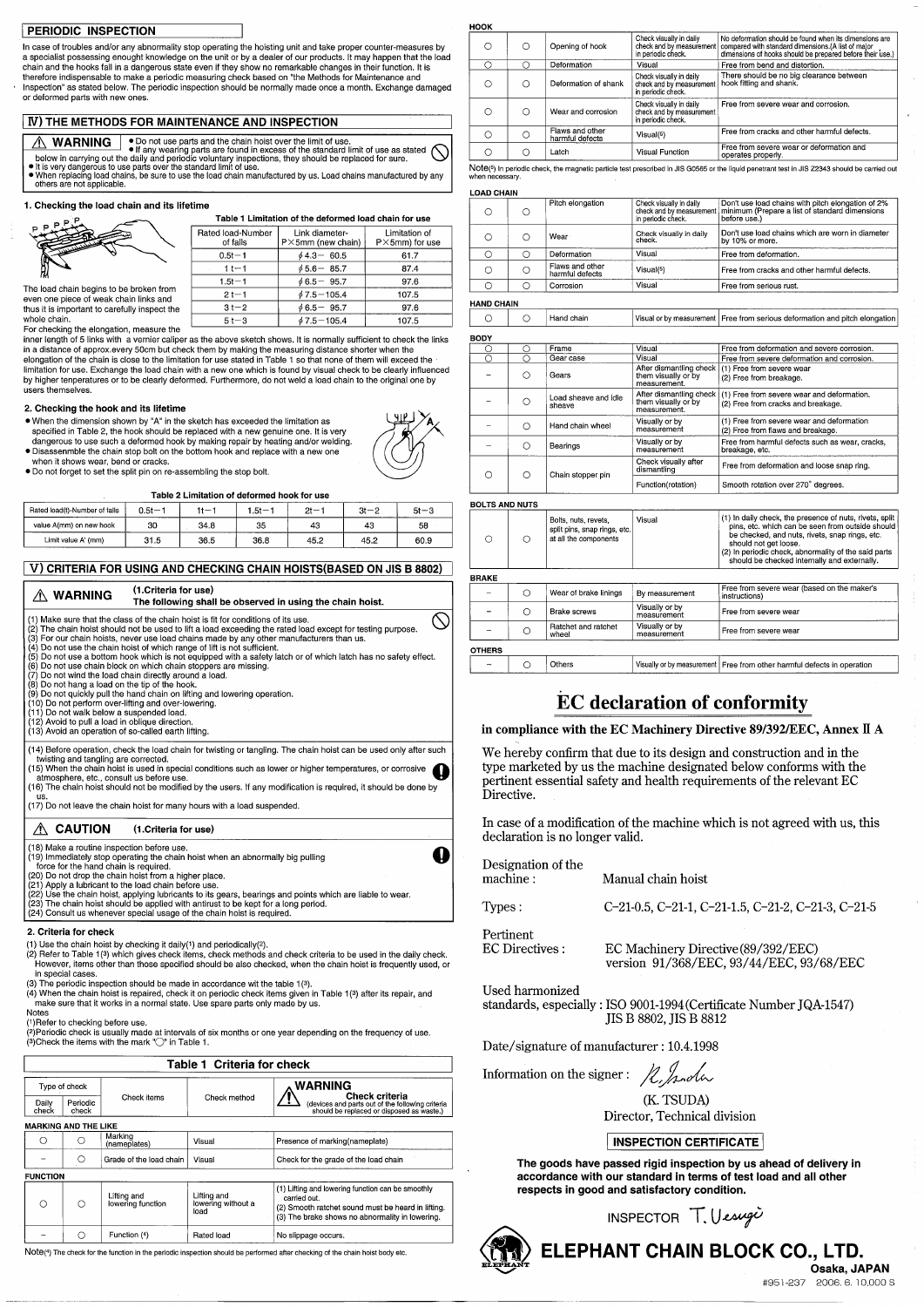





# **How to Position a Check Washer for the C-21 Chain Hoist**

- 1. Put hand wheel on pinion shaft.
- 2. Put R pin into the hole of pinion shaft and hold it, then turn the hand wheel clockwise to the limit.
- 3. Put check washer at a position where dimension A is 2.5 - 4.0mm. Put check washer with round side down.
	- Caution: If dimension A is too big, the brake will not function. If you cannot find the proper position of above dimension, then rotate the check washer around 180 degrees to the opposite side of the hand **Upper side** wheel.



- 4. Turn hand wheel counterclockwise until the right side of check washer's projection touches the hand wheel. On this position, screw the castle nut with hand.
- 5. Unscrew castle nut by 1 2 slots so that the slot matches the hole of pinion shaft.
- 6. Put R pin into the hole of pinion shaft then lay it on its side.
	- 7. Check if hand wheel turns smoothly. If it does not turn smoothly, adjust the position of check washer again.

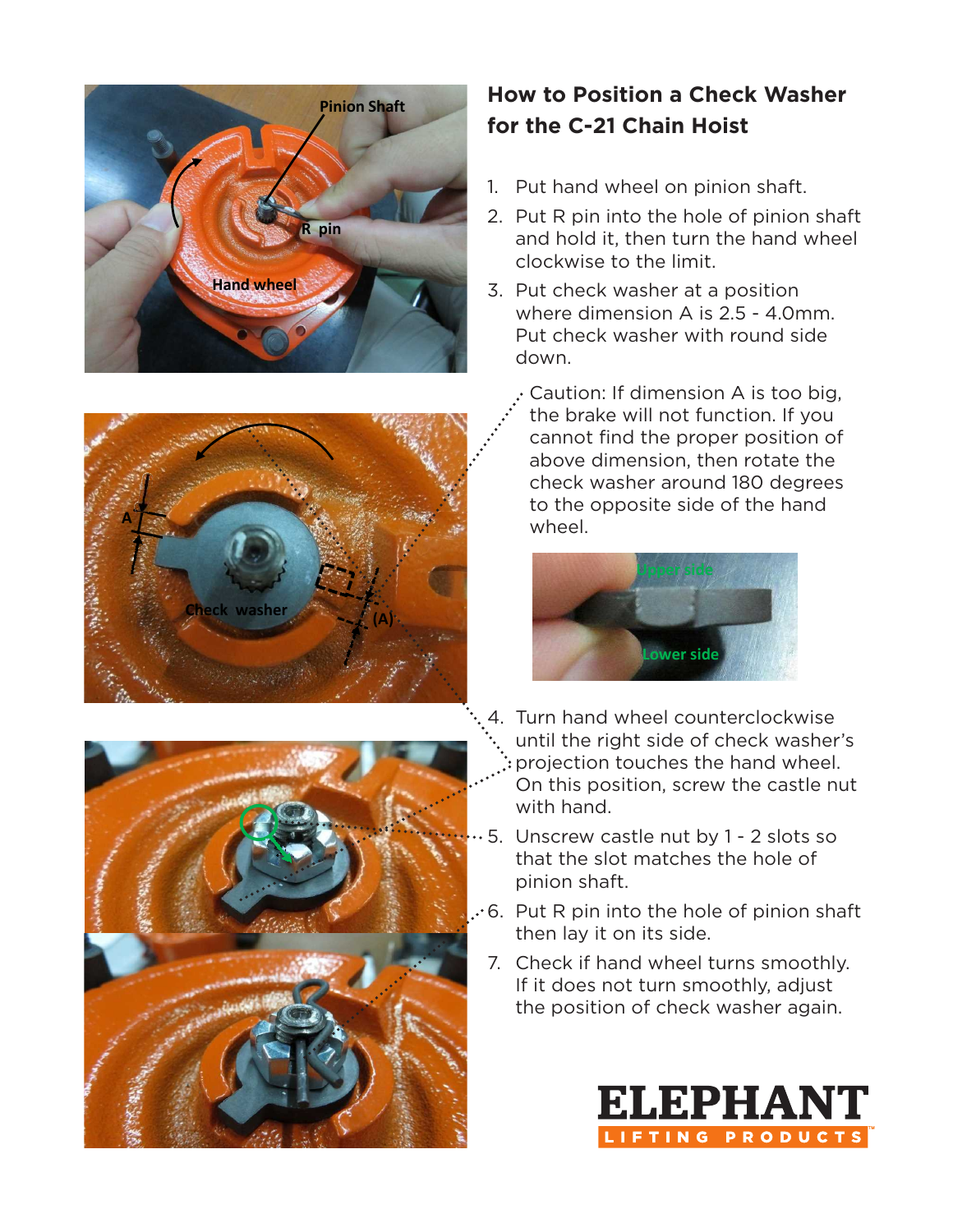# **SERVICE BULLETIN**

Recommended maintenance for friction discs within Elephant Chain Block Co., Ltd. manual hoist products KII, KIIOP, Super 100, C21, YA, YII, and YIII.

| C 21 Series          | Standard value of friction disc thickness $0.5t \sim 5$ ton capacity is 2.5mm.<br>The limit is 2.25mm, being 90% of the standard.        |  |  |
|----------------------|------------------------------------------------------------------------------------------------------------------------------------------|--|--|
| KII, KIIOP,          | Standard value of friction disc thickness $0.5t \sim 50$ ton capacity is 2.5mm.                                                          |  |  |
| Super 100            | The limit is 2.25mm, being 90% of the standard.                                                                                          |  |  |
| YII-50, YA YII YII   | Standard value of friction disc thickness YII 0.5t, 0.8t and 1 ton capacity as                                                           |  |  |
| $0.8t - 1t$          | listed to the left is 3mm. The limit is 2.7mm, being 90% of the standard.                                                                |  |  |
| YA, YII, YIII        | Standard value of friction disc thickness $1.6 \sim 12$ ton capacity is 3.5mm.                                                           |  |  |
| $1.6t - 12t$         | The limit is 3.15mm, being 90% of the standard.                                                                                          |  |  |
| <b>YA-50, YII-25</b> | Standard value of friction disc thickness YA 0.5t and YII-25 250kg<br>capacity is 2.5mm. The limit is 2.25mm, being 90% of the standard. |  |  |



 **ELEPHANT CHAIN BLOCK CO., LTD.**

**MANUFACTURED IN OSAKA, JAPAN**